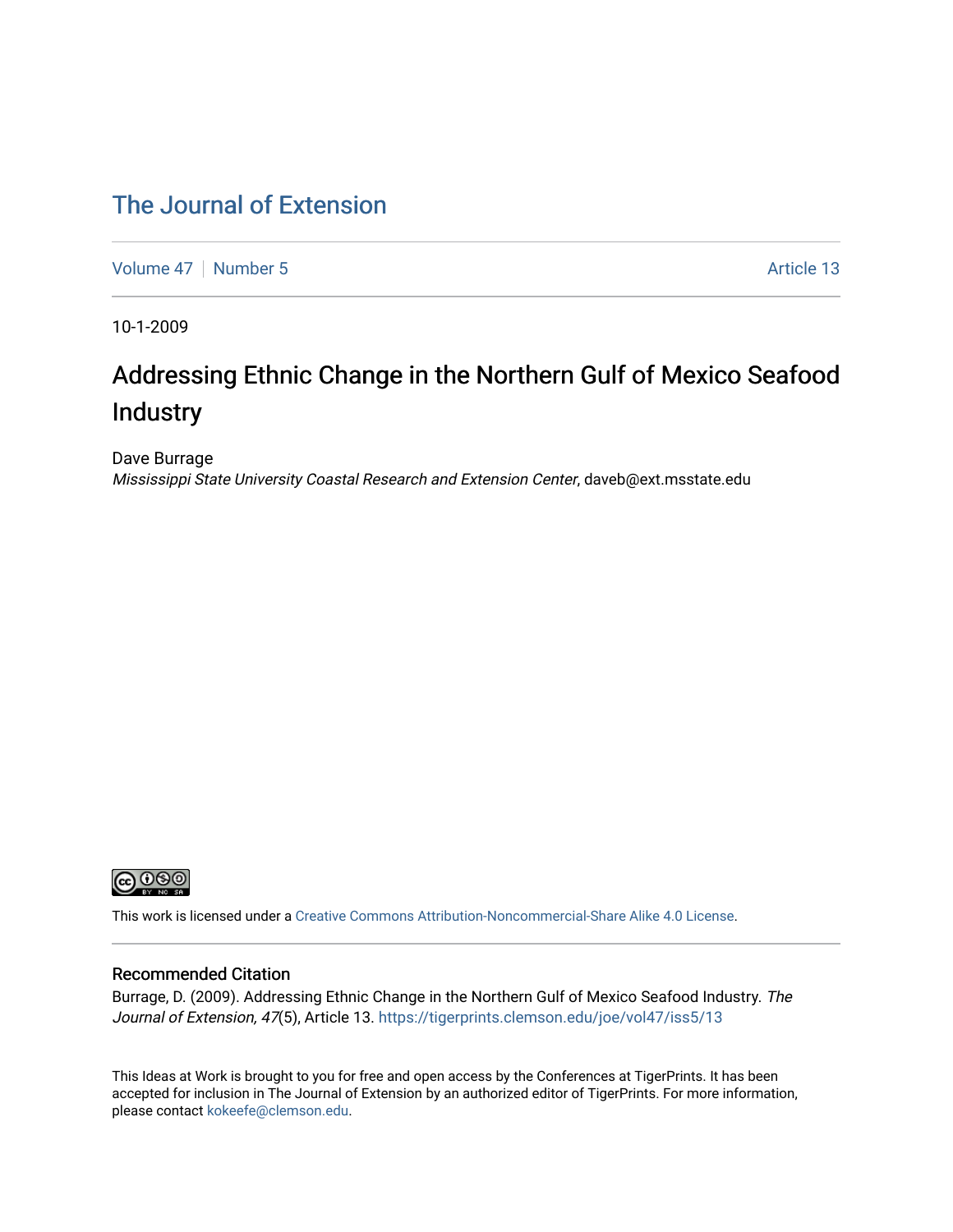[an error occurred while processing this directive]



# **Journal of Extension** www.joe.org

**October 2009 Volume 47 Number 5 Article Number 5IAW4**

[Return to Current Issue](http://www.joe.org:80/joe/2009october/)

# **Addressing Ethnic Change in the Northern Gulf of Mexico Seafood Industry**

**Dave Burrage**

Extension Professor of Marine Resources Mississippi-Alabama Sea Grant Extension Program Leader Mississippi State University Coastal Research & Extension Center Biloxi, Mississippi [daveb@ext.msstate.edu](mailto:daveb@ext.msstate.edu)

**Abstract:** Language and cultural barriers have prevented Extension from effectively engaging Vietnamese-Americans within the Gulf of Mexico fishing industry. A partnership formed with other agencies facing similar problems that allows for hiring appropriate staff seems to be a good solution. Experience has shown what works and what doesn't when engaging this particular constituency.

# **The Workforce Changes**

Like many other Sea Grant Extension programs throughout the United States, Mississippi-Alabama Sea Grant Extension supports the marine fisheries industry through education and outreach activities, as part of a broader overall effort in coastal and marine-related programming. The influx of many new Asian workers, primarily Vietnamese, into the northern Gulf of Mexico commercial fishing and seafood processing industries has required tactical change to more effectively reach these new constituents.

In most instances, Asians have adapted quite well to working in the seafood industry. However, many of them do not speak or understand English well, which poses a communication problem, particularly in respect to compliance with regulations. In our experience, Asians are very cooperative among themselves in sharing their labor and finances, but they are also closed to non-Asian outsiders with whom they are not familiar. This is particularly relevant to outsiders who are perceived to be associated with government agencies.

The percentage of Asians employed in this sector of the coast economy has been increasing steadily since the mid-1970's. This is particularly true in Mississippi and Alabama, where "coastal villages" of Asian ethnicity have developed within the cities of Biloxi, Mississippi and Bayou La Batre, Alabama. According to the latest census figures, 6,646 Vietnamese-Americans reside in the five coastal counties of Alabama and Mississippi. Of these, 2,871 reside in Harrison County, Mississippi and 2,304 reside in Mobile County, Alabama (U.S. Census Bureau, Census 2000). About half of the Vietnamese-Americans in Mississippi live in Biloxi.

A study of the community done in the late 1990's showed that an estimated 90% were Catholic, and 90% worked in the seafood industry (Peterson, 1999). This percentage has diminished somewhat due to transition of Vietnamese-Americans into other occupations and an increasing Hispanic labor pool, but the Northern Gulf seafood industry is still predominantly Asian in composition.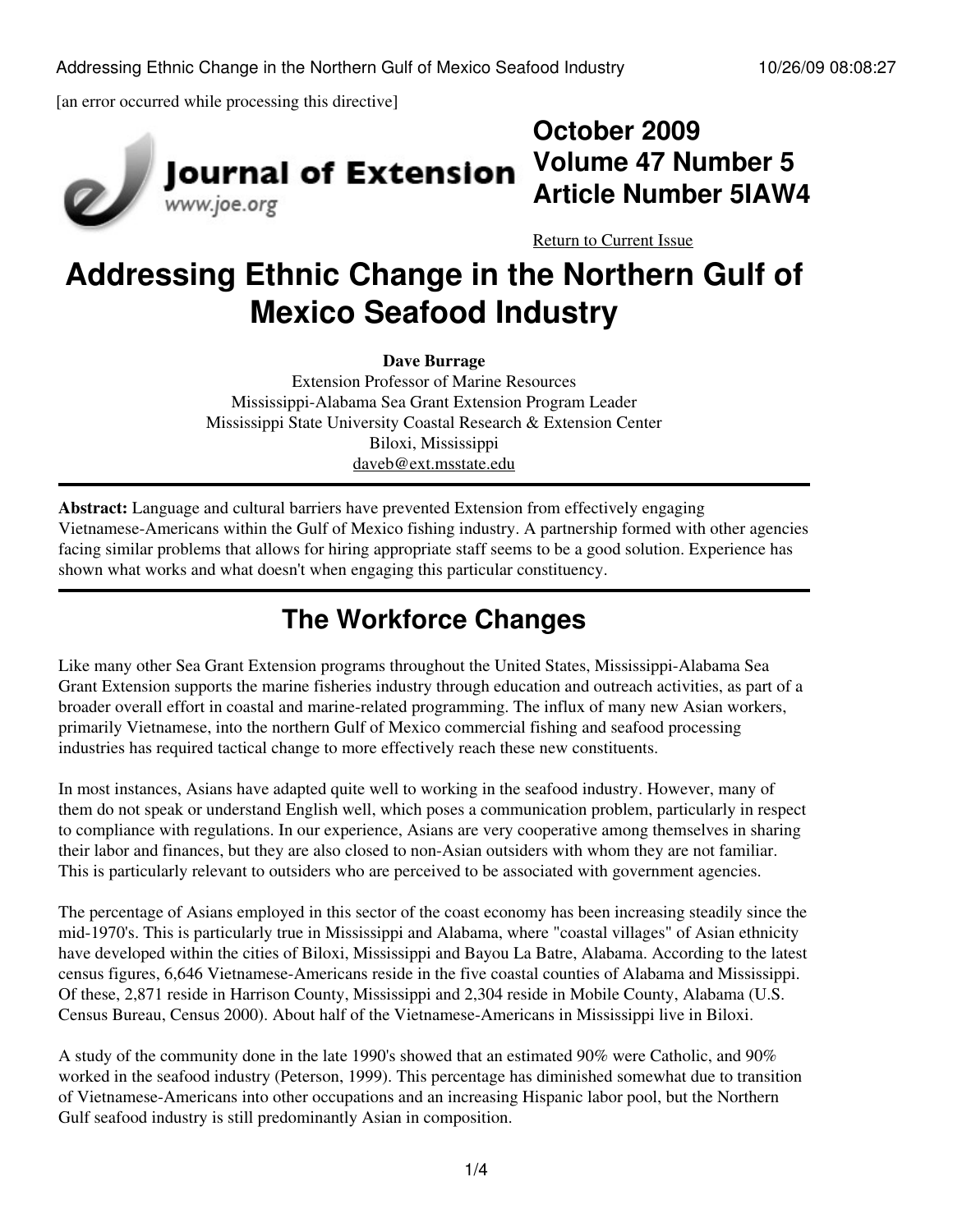#### Addressing Ethnic Change in the Northern Gulf of Mexico Seafood Industry 10/26/09 08:08:27

In the region's largest fishery, the shrimp fishery, most of the fishing power Gulf-wide is generated by Vietnamese-American owned and operated vessels. In 2006, 62% of the license sales in Mississippi for vessels greater than 45 feet in length went to people with Asian surnames (Mississippi Department of Marine Resources, 2007). In Louisiana, Asians hold about 75% of the licenses for vessels greater than 50 feet in length (Horst & Holloway, 2002). Similarly, about 65% of shrimp licenses in Alabama for vessels over 45 feet in length are held by Asians (Alabama Department of Conservation and Natural Resources, 2006). As of October 2007, approximately one-third of Gulf of Mexico commercial boats with federal shrimp permits were owned and operated by Vietnamese-Americans (Crabtree, 2007).

A large number of seafood processing plants in Alabama, Mississippi, and Louisiana are now primarily staffed by Asian people. Vietnamese are the largest percentage of the work force, followed by Laotians and Cambodians. In 2005, there were 2,284 seafood plant employees in Alabama, 3,614 in Mississippi, and 2,593 in Louisiana (Pritchard, 2007).

## **New Audience Calls For New Approach**

For the past two decades, the Mississippi-Alabama Sea Grant Extension Program has been using various traditional Extension methods to engage the Asian constituency. These include meetings and workshops; media outlets using newspaper columns, television news coverage, and press releases; event and aquaria displays; (informal) educational products; and a vast array of written materials, including newsletters, reports, pamphlets, circulars, booklets, and books. New methods of information delivery are utilized where appropriate such as computer-generated presentations, interactive Web pages and satellite downlinks of appropriate programs. Many of the earlier attempts met with limited success due to language and cultural barriers as well as a basic misunderstanding of how information flows through the Vietnamese-American community.

It was decided that the best strategy would be to hire an individual with dual language capabilities and knowledge of the fishing industry. Because state and federal resource management agencies were experiencing similar problems in getting important information across to fishermen and seafood industry workers, a partnership was proposed to help fund this new Extension position.

The tipping point came shortly after the devastating 2005 storm season and federal agency recognition of the value of the Extension network in recovery efforts (see Cathey, Coreil, Schexnayder, & White, 2007). The National Marine Fisheries Service provided funds to Mississippi-Alabama Sea Grant Extension for this new hire. Based on the subsequent substantial increase in Vietnamese-American clientele contacts, the results have been excellent. Here are some important points that have been learned throughout the process of engaging this new constituency:

- Newspapers, radio and television spots, newsletters, and Web pages are all largely ineffective means of reaching Vietnamese-American constituents. This was determined by asking individuals how they got their news. Most do not subscribe to local papers or watch television news. If households have computers, they are used primarily by the children.
- Word of mouth is by far the most effective means of getting one's message across. There is no substitute for face-to-face contact and a good list of home and cell phone numbers.
- When promoting meetings and workshops, focus on the female side of the family. The men may do the work, but the women run the households. Post notices in nail salons, grocery stores, and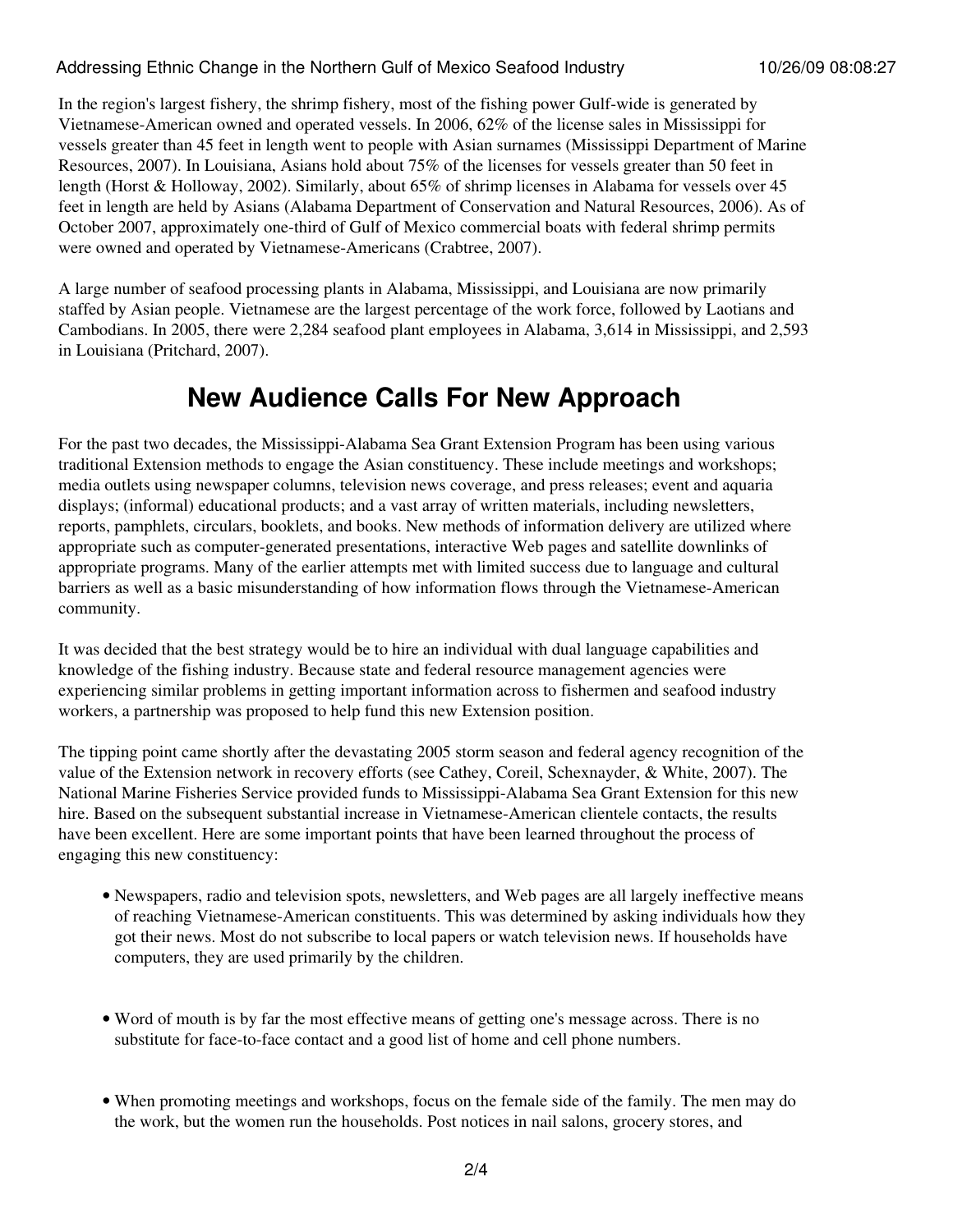restaurants.

- Try never to mix Vietnamese- and English-speaking audiences, and avoid presenting material in English followed immediately by Vietnamese translation. A better approach is to train the presenter in the subject matter prior to the meeting and use Vietnamese language only.
- One picture is worth a thousand words! For example, language-neutral pictograms and posters about good sanitation practices can be used quite effectively in seafood processing plants.

## **Summary**

The hiring of an Extension associate familiar with the language and culture of the target audience has proven to be an elegant solution to an on-going Gulf-wide communication problem. While the language barrier was recognized, a lack of cultural understanding contributed significantly to programming difficulties experienced prior to adding the new staff member. Other regional Extension programs with similar needs should consider at least adding a part-time staff position for this purpose. Resource limitations can be overcome by identifying and partnering with other agencies facing similar difficulties in getting their messages across.

## **References**

Alabama Department of Conservation and Natural Resources, Marine Resources Division. (2006). *License sales by type sold in 2006*. Dauphin Island, Alabama.

Cathey, L., Coreil, P., Schexnayder, M., & White, R. (2007). True colors shining through: Cooperative Extension strengths in time of disaster. *Journal of Extension* [On-line], 45(6) Article 6COM1. Available at: <http://www.joe.org/joe/2007december/comm1.php>

Crabtree, R. L. (2007). *Regional administrator's report to the Gulf of Mexico Fishery Management Council*. F/SER24:SB. St. Petersburg, Florida: National Marine Fisheries Service.

Horst, J., & Holloway, H. (2002). *Louisiana license statistics and trends, 1987-2000: Commercial fishing, recreational gear, commercial wildlife, and related industries*. Baton Rouge, Louisiana.: Louisiana Sea Grant College Program.

Mississippi Department of Marine Resources. (2007). *License sales by type sold 04/02/06 thru 01/23/07*. Biloxi, Mississippi.

Pritchard, E. S. (ed.). (2007). *Fisheries of the United States 2006*. Silver Spring, Maryland: National Marine Fisheries Service, Fisheries Statistics Division.

Peterson, P. (1999). Flight ends in a coastal village. *The people within: How the Vietnamese have adapted to life on the coast.* Biloxi, Mississippi: Special reprint from the Sun Herald.

U.S. Census Bureau, Census (2000). *Fact sheet for a race, ethnic or ancestry group*. Retrieved April 15, 2008 from:

[2000http://factfinder.census.gov/servlet/SAFFFactsCharIteration?\\_submenuId=factsheet\\_2&\\_sse=on](http://www.joe.org:80/joe/2009october/2000http://factfinder.census.gov/servlet/SAFFFactsCharIteration?_submenuId=factsheet_2&_sse=on)